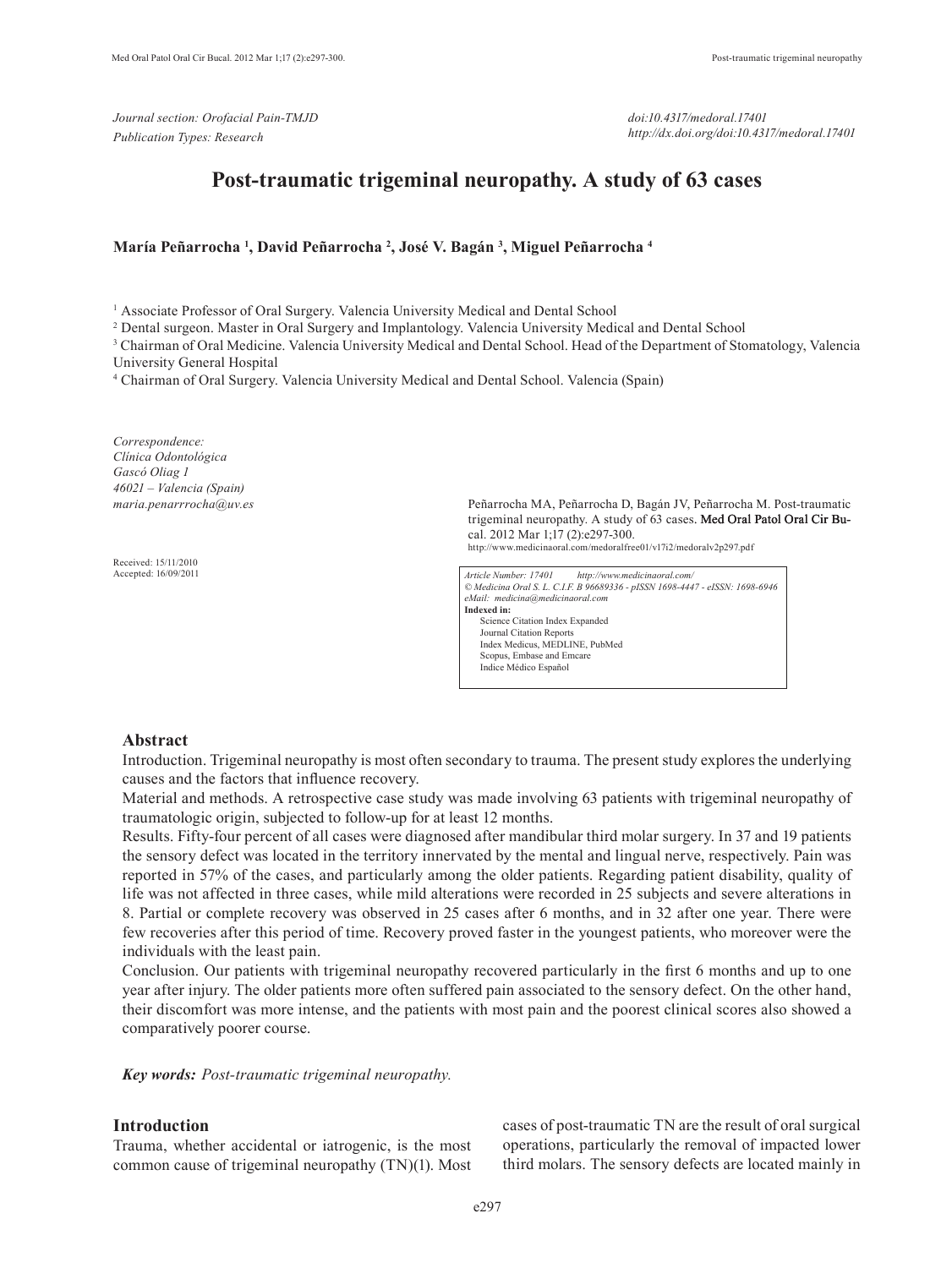the territories innervated by the inferior alveolar nerve and the lingual nerve (2) Most of these lesions are reversible, though more persistent cases can adversely affect patient quality of life (3).

The present study evaluates a series of 63 patients with post-traumatic TN, with a view to identifying the underlying causes, the clinical manifestations and the factors that influence recovery.

# **Material and Methods**

A retrospective case study was made of 63 patients seen for sensory alterations of the face and diagnosed with trigeminal neuropathy of traumatic origin in the period 1996-2009. The following inclusion criteria were established: patients showing a sensory defect in the mucocutaneous territory innervated by one or more trigeminal branches, produced by a traumatic process, and with a minimum follow-up period of 12 months. Those cases with a symptoms-free period between the time of trauma and the appearance of neuropathy were excluded. All patients gave informed consent to participate in the study.

No immediate anterior traumatism capable of accounting for the neuropathy was documented. We registered the presence, degree and duration of the associated discomfort, which was rated as follows: burning, itching, stabbing, flashing pain. A clinical scale was used to score the degree of disability resulting from trigeminal neuropathy: no effect (daily life activities not affected), mild (causes some concern, preventing some non-usual activity), moderate (prevents normal life, limiting certain usual activities) or severe (causes important disability).

Extraoral panoramic X-rays were obtained in all cases. Maxillofacial or cranial computed tomography scans were performed in some cases. Vitamin B complex was prescribed, and in the case of pain amitriptyline 50-75 mg/day and/or carbamazepine 400-600 mg/day was administered. The clinical course was assessed one, 6 and 12 months after the visit to the clinic, and at the last control, and was rated as full recovery, partial recovery, or no improvement.

A descriptive analysis was made of all the study variables. Comparisons between qualitative variables were made using the chi-squared test, accepting statistical significance for  $p<0.05$ .

# **Results**

The mean patient age was 45.4 years (range 17-76). There were 11 men and 52 women (ratio 1:5).

The following antecedents of trauma were recorded: impacted lower third molar removal (34 patients, 54%), simple extraction (9 patients), removal of impacted root fragments (4 patients), implant placement (9 patients), dental anesthesia in conservative dental treatment (4

patients), endodontic treatment (1 patient), and direct facial traumatisms (2 patients).

In 46% of the cases neuropathy was located on the left side, in 49% on the right side, and in 5% of the cases the disorder proved bilateral. The most frequently affected territory corresponded to the third trigeminal branch: the inferior alveolar nerve in 37 cases, and the lingual nerve in 19 cases. The territory of the second trigeminal branch was affected in four cases, while the second and third branches were implicated in two subjects. Lastly, all three branches of the fifth cranial nerve were affected in one case.

In addition to the sensory defect, 57% of the patients (36 cases) suffered associated pain. The pain was described as burning in 19 cases, itching in 6, stabbing in 5, and flashing or fulgurant in three. The pain was poorly defined in three patients. Regarding patient disability, quality of life was not affected in three cases, while mild alterations were recorded in 25 subjects and moderate or severe alterations in 8.

In relation to drug treatment, 5 patients received no treatment, while 25 received only vitamin B complex. Combination carbamazepine and amitriptyline was prescribed in 18 patients, while four received carbamazepine alone, and 9 received amitriptyline. Lastly, two patients received other drugs and analgesics.

After 6 and 12 months of follow-up, 25 and 32 patients showed improvement, respectively. On occasion of the last control (mean 3 years), 35 patients had improved. Full recovery took place in 9 cases within the first 6 months of follow-up, with another 7 cases over the next 6 months. After this period there were no further recoveries, however (Table 1).

Marginally significant differences were recorded on comparing the presence of pain by age intervals (chisquared  $= 5.612$ , p=0.06). Of the patients over 60 years of age, 81.3% complained of pain. In the 41-60 years age range this proportion dropped to 55%, while the youngest patients (20-40 years of age) reported pain in 44.4% of the cases. The mean age of the patients with associated pain was 50.41 years versus 38.7 years in the case of the patients without pain (Student t-test for independent samples =  $-3.084$ ,  $p = 0.003$ ). A statistically significant association was observed between patient age and the presence of pain.

Statistically significant differences were observed on correlating patient age to pain intensity ( $r = 0.385$ ,  $p = 0.002$ ). In effect, pain intensity was seen to increase with advancing age. This was corroborated by analysis of variance (ANOVA) between the age groups and pain intensity  $(F =$ 3.862,  $p = 0.026$ ) – the oldest subjects reporting the greatest intensity of pain (Fig. 1).

Pain was reported by four males and 32 females, though no statistically significant differences in the presence of pain between the two sexes was observed (chi-squared = 2.350,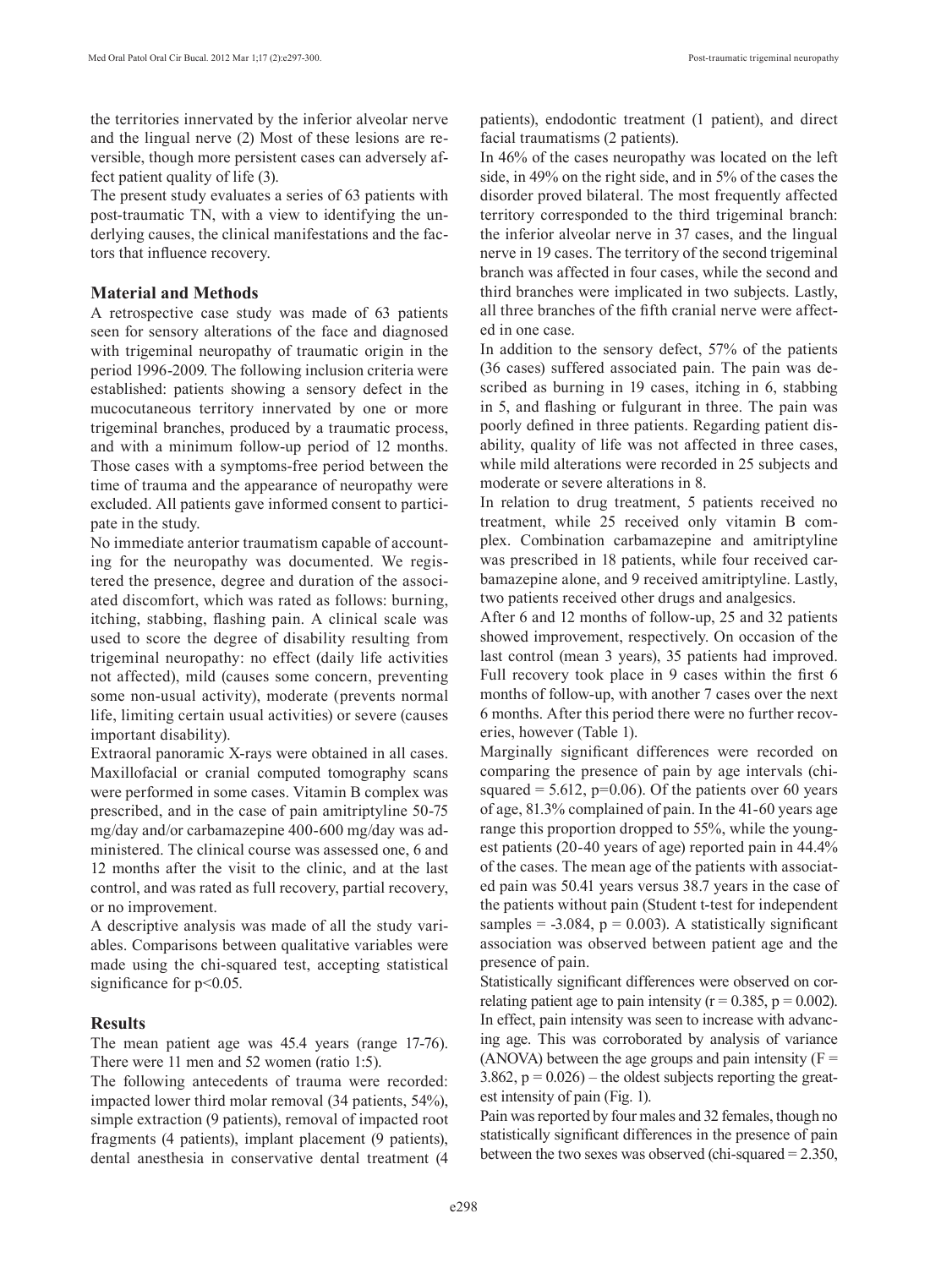$p = 0.125$ , since many females were included in the study series. No correlations were found between patient sex and the characteristics, frequency or duration of pain.

In contrast, a significant relationship was observed between pain intensity and the clinical course. This relationship was examined by mixed ANOVA, taking as independent variables the time elapsed from one clinical control to the next (after 1, 6 and 12 months, and at last control) and the intensity of pain (none, mild, moderate, severe), while recovery or non-recovery was taken as the dependent variable. (Fig. 2) indicates that the patients with less intense pain showed better recovery over time.

Mixed, two-factor ANOVA was used to compare the clinical scale with the patient course over time, taking as first factor the time elapsed (1, 6 and 12 months, and last control), and as second factor the clinical score. Patient improvement in turn was taken as the dependent variable. The analysis revealed a statistically significant relationship, with lower clinical scores being correlated to greater mean patient improvement (Fig. 3).

**Table 1.** Clinical course of the patients.

|                  | month | 6 month | 12 months | Last control<br>(mean 3 years)) |
|------------------|-------|---------|-----------|---------------------------------|
| Full recovery    |       |         | 16        |                                 |
| Partial recovery | 14    | 16      | 16        | 19                              |
| No improvement   | 48    | 38      |           | 28                              |



**Fig. 1.** Pain intensity by age groups. Mean pain intensity, age 1, age 2, age 3.



**Fig. 2.** Improvement over time and initial pain. (Y: mean improvement). No pain, mild, moderate, severe, 1 month, 6 months, 12 months, last control.



**Fig. 3.** Improvement over time and clinical scale (Y: mean improvement). No effect, mild, moderate, severe, 1 month, 6 months, 12 months, last control.

## **Discussion**

Trigeminal neuropathy is most often secondary to trauma, with a proportion of close to 40% of all cases (1). The most common underlying cause is impacted lower third molar extraction (4,5). Fifty-four percent of our patients suffered neuropathy after the removal of lower third molars, with the observation of localized sensory defects. The territory of the inferior alveolar nerve was affected in over two-thirds of all cases, and the territory of the lingual nerve in almost one-third. Damage to the inferior alveolar nerve is explained by the anatomical proximity between the apexes of the third molar and the canal that houses the nerve (4,6). Sectioning of the crown appears to be a viable option in those cases where elimination of the entire tooth poses a significant risk of damaging the inferior alveolar nerve (7).

Likewise, due to the anatomical position of the lingual nerve in relation to the third molar, the former can be damaged during maneuvering to extract the molar (6,8- 10). Schultze-Mosgau and Reich (11), in a series of 1107 molar extractions, reported neuropathy affecting the inferior alveolar nerve and lingual nerve in 2.2% and 1.4% of the cases, respectively. Fielding et al. (12), in a survey of 452 maxillofacial surgeons, found that 343 claimed to have patients with lingual sensory defects after the removal of impacted lower molars, and that these alterations proved permanent in 18.6% of the cases. Kipp et al. (13), following the extraction of 1377 lower molars, reported 60 cases of dysesthesia or hypoesthesia, and 13 of these cases were moreover permanent. Surgery of this kind poses a risk, even when maximum care is taken, and the patient should be duly informed of this fact. Trigeminal neuropathy (TN) secondary to dental anesthesia has been little described in the literature, and was recorded in four of the cases of our series. Chan and Mulford (14) published a case of iatrogenic TN resulting from local anesthesia injection. Chin numbness after dental implant placement has been described as a consequence of direct damage of the inferior alveolar nerve caused by the surgical drill or the implant itself (15). Knowledge of the distribution of the alveolar neurovascular supply in the region of the third molar is im